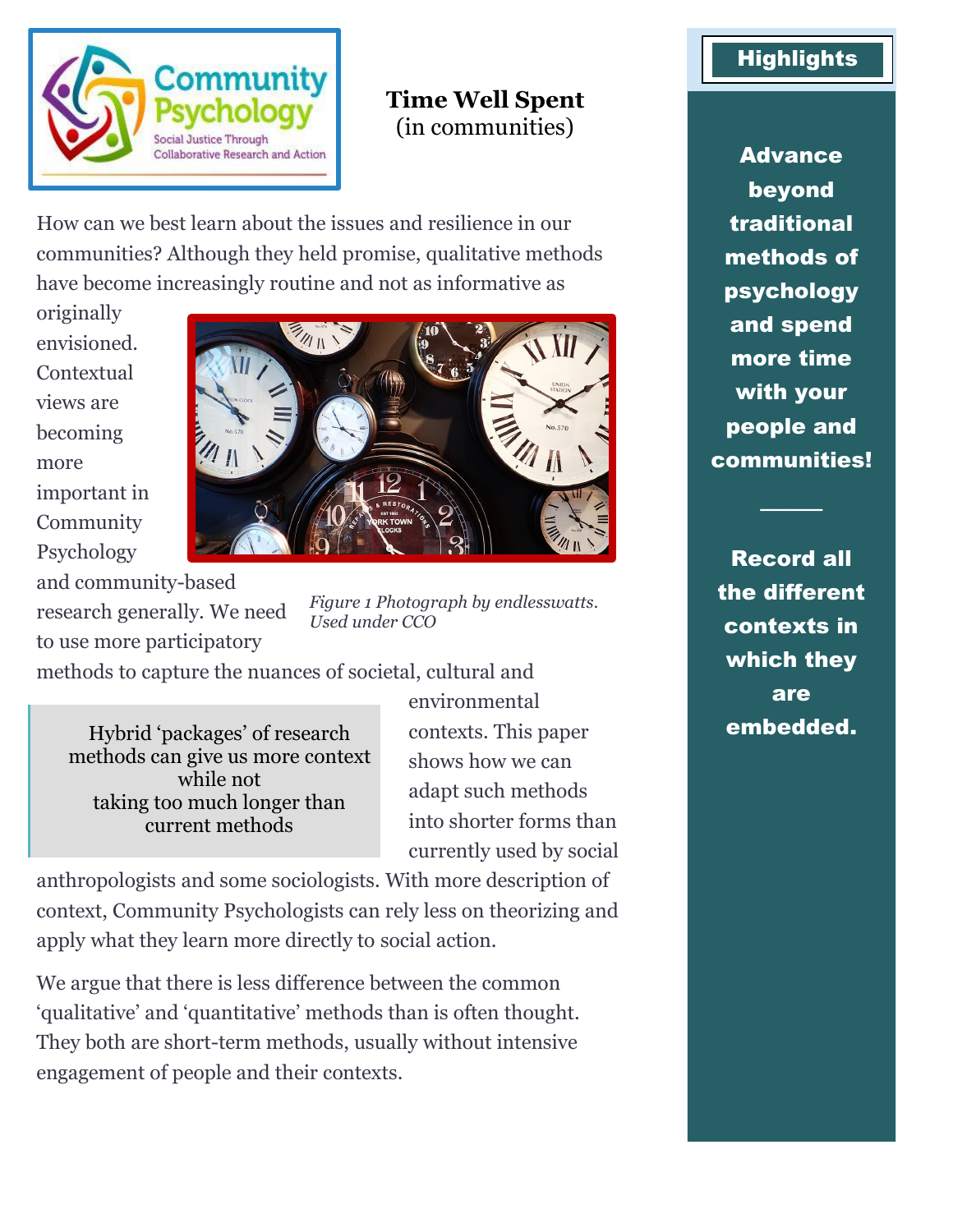Underlying both methodologies is the assumption that what people say can replace any direct observation. Both qualitative and quantitative methods also assume that with sufficient numbers of people or enough 'thematic saturation', we can reduce/eliminate doubts about validity. Both methodologies frequently assume that specific aspects of people's lives can be studied separately from other aspects of their lives.

We argue that while these issues were first raised in Indigenous and Feminist research critiques because standard methods did not work well, they apply to all research. We therefore present two hybrid procedures which combine less frequently used research methods to overcome some of the issues we raised with both qualitative and quantitative methods. We hope that these might encourage community researchers to use intensive research methods more often and be able to turn this into social action more quickly.

## *Results*

 $\triangleright$  We suggest two "hybrid" ways of knowing:

**Conversational Research-**involves multiple informal conversations with each person. Let each participant decide what to tell. It is ok, even welcomed, to go "off-topic." Form a friendly relationship between the researcher and the researched, when appropriate. Make observations of events in

their life, discuss the ideas you are forming with them, and invite them to become partners in the

## **What Does This Mean For?**

*Research and Evaluation***:** We can change our research methods to better engage with the contexts of people and communities.

*Practice:* We need to include more descriptions of context in order to understand people. Conversational and Embedded Research are two possible ways to do this.

HOW DID A COMMUNITY PSYCHOLOGY PERSPECTIVE INFORM YOUR UNDERSTANDING OF THE ISSUES, RESULTS, AND IMPLICATIONS?

Community psychologists work more closely with people and their contexts than other psychologists. This means we need better ways of describing social, economic, patriarchal and political contexts in which people are embedded.

research.

**Embedded Research-**moves beyond Conversational Research to form a stronger relationship. Embedded Researchers spend time with participants as appropriate, in their context, talking about events.

*Submitted by: Bernard Guerin, Guilherme Leugi, & Anthony Thain*

*Original Citation: Guerin, B., Leugi, G. B., & Thain, A. (2018). [Attempting to overcome problems](https://www.psychology.org.au/getmedia/94c40ee7-d7b2-4118-9dbb-125dd78c54b6/Guerin-et-al-ACP-Vol-29-2-2018.pdf)  [shared by both qualitative and quantitative methodologies: Two hybrid procedures to encourage](https://www.psychology.org.au/getmedia/94c40ee7-d7b2-4118-9dbb-125dd78c54b6/Guerin-et-al-ACP-Vol-29-2-2018.pdf)  [diverse research.](https://www.psychology.org.au/getmedia/94c40ee7-d7b2-4118-9dbb-125dd78c54b6/Guerin-et-al-ACP-Vol-29-2-2018.pdf) The Australian Community Psychologist, 29, 74-90.*